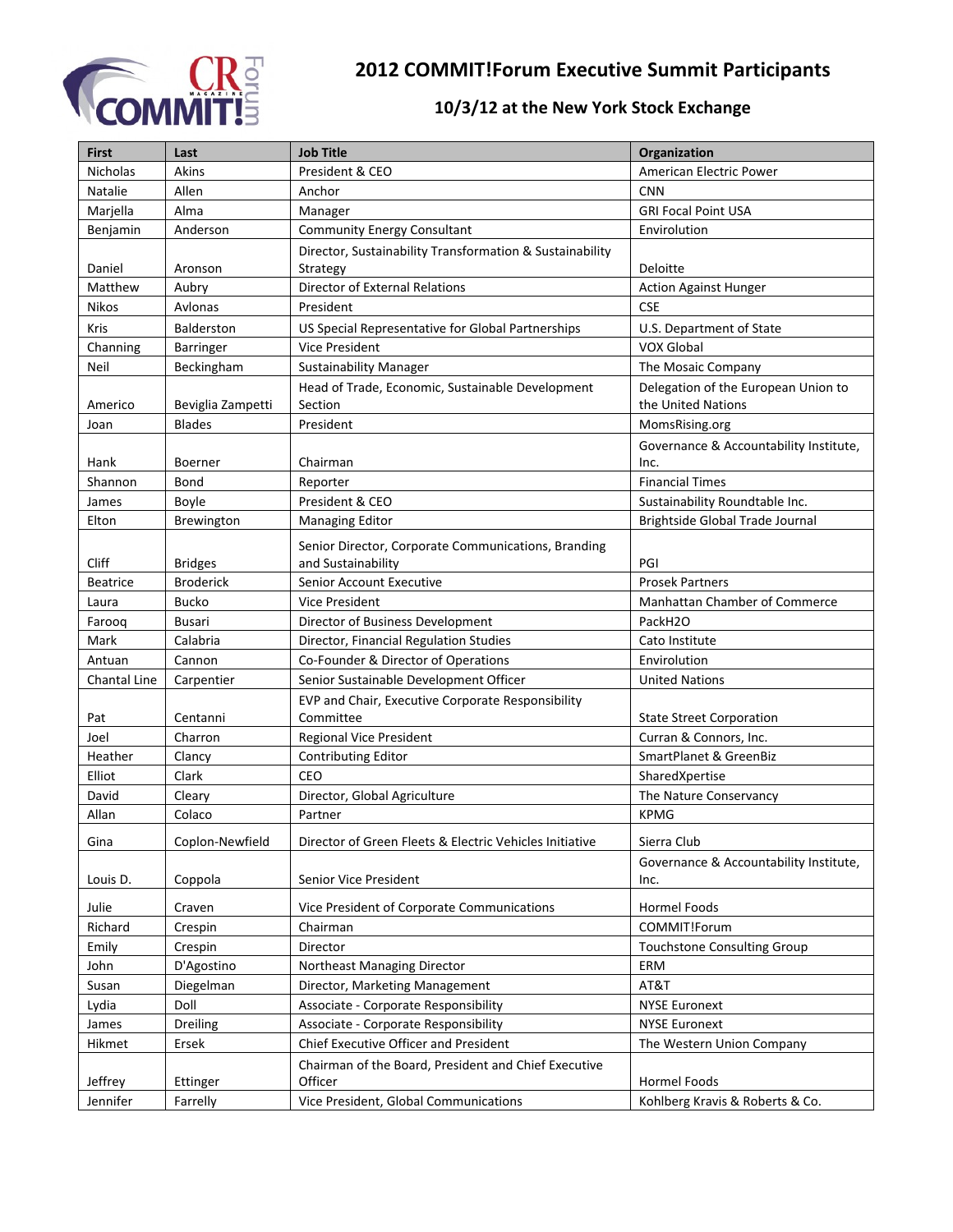| <b>First</b> | Last        | <b>Job Title</b>                                                | Organization                         |
|--------------|-------------|-----------------------------------------------------------------|--------------------------------------|
| Fay          | Feeney      | CEO                                                             | <b>Risk for Good</b>                 |
| Margie       | Flynn       | Principal and Co-Owner                                          | BrownFlynn                           |
| Nikki        | Foster      | Chief Corporate Responsibility Officer                          | <b>Sunrise Community Banks</b>       |
| Anita        | Foster      | <b>Global Responsibility Consultant</b>                         | The Mosaic Company                   |
| Gil          | Friend      | President and Chief Executive Officer                           | Natural Logic                        |
| Peter        | Gennuso     | Partner                                                         | Thompson & Hine, LLP                 |
| Kim          | Gilliam     | Director of Membership Services                                 | SharedXpertise                       |
| Raz          | Godelnik    | Writer                                                          | <b>Triple Pundit</b>                 |
| Ehren        | Goossens    | Reporter                                                        | Bloomberg                            |
| Michelle     | Greene      | Vice President, Head of Corporate Responsibility                | <b>NYSE Euronext</b>                 |
| Scott        | Griffin     | Chief Sustainability Officer                                    | Greif, Inc.                          |
| Rachel       | Gutter      | Director                                                        | <b>USGBC</b>                         |
| Ed           | Haldeman    | Former CEO                                                      | Freddie Mac                          |
| Ali          | Hartman     | Green Portfolio Program                                         | Kohlberg Kravis & Roberts & Co.      |
| Doug         | Hatler      | HSSE Specialist, Center of Competence                           | <b>IBM Global Business Services</b>  |
| Susan Arnot  | Heaney      | <b>Executive Director, Corporate Responsibility</b>             | Avon Products, Inc.                  |
| Katherine    | Heires      | Reporter                                                        | Institutional Investor               |
|              |             |                                                                 | HIP (Human Impact + Profit) Investor |
| R. Paul      | Herman      | CEO + Founder                                                   | Inc.                                 |
| Eric         | Hespenheide | <b>Global Leader</b>                                            | Deloitte                             |
| Kevin        | Honold      | Program Coordinator                                             | Envirolution                         |
| Robert       | Houghton    | President                                                       | Redemtech                            |
| Michael      | Huerta      | <b>CFO</b>                                                      | <b>Gridless Power Corporation</b>    |
| Pete         | lodice      | Chairman & President                                            | Artemis Acquisition Corp.            |
| Sue          | Iodice      | <b>Board of Directors</b>                                       | Artemis Acquisition Corp.            |
| Michael      | Jacobson    | Director, Corporate Responsibility Office                       | Intel Corporation                    |
| Jeff         | Joerres     | Chairman and CEO                                                | ManpowerGroup                        |
| Ann-Marie    | Johnson     | Director - Strategic Initiatives in Climate & Energy            | <b>CSC</b>                           |
| David        | Jones       | CEO                                                             | Havas                                |
| Stephen      | Jordan      | SVP & Executive Director                                        | US Chamber of Commerce BCLC          |
| Ashok        | Kamal       | Co-Founder & CEO                                                | Bennu, LLC                           |
| Lynne        | Kaye        | CEO                                                             | <b>Unison Advisory Group</b>         |
| Kristin      | Kelly       | Director, Corporate Communications                              | The Western Union Company            |
| David        | Kerner      | Senior Science & Technology Policy Advisor                      | The Tauri Group, LLC                 |
| Barbara      | Kimmel      | <b>Executive Director</b>                                       | Trust Across America                 |
|              |             | VP Corporate Affairs and President, ConAgra Foods               |                                      |
| Chris        | Kircher     | Foundation                                                      | ConAgra Foods                        |
| David        | Kiron       | <b>Managing Editor</b>                                          | MIT Sloan Management Review          |
| Amy          | Knight      | Director Corporate Social Responsibility                        | Hasbro, Inc.                         |
| Gregg        | Krowitz     | Vice President, Global Corporate Client Group                   | <b>NYSE Euronext</b>                 |
| Nina         | Kruschwitz  | Sustainability Editor                                           | MIT Sloan Management Review          |
| Brendan      | LeBlanc     | Executive Director, Climate Change & Sustainability<br>Services | Ernst & Young                        |
| Joshua       | Levine      | Vice President                                                  | SRI Wealth Management Group / RBC    |
| Jennifer     | Luchte      | Manager, Corporate Responsibility                               | Monsanto Company                     |
| Paula        | Luff        | Vice President, Social Responsibility                           | <b>Hess Corporation</b>              |
| Kevin        | Lynch       | Leadership Executive-in-Residence                               | <b>Benedictine University</b>        |
| Aarti        | Maharaj     | Deputy Editor                                                   | Corporate Secretary Magazine         |
| Michael      | Marx        | Sr. Campaign Director, Beyond Oil                               | Sierra Club                          |
| Erica        | Matthews    | Director, Public Policy & Sustainability                        | PepsiCo                              |